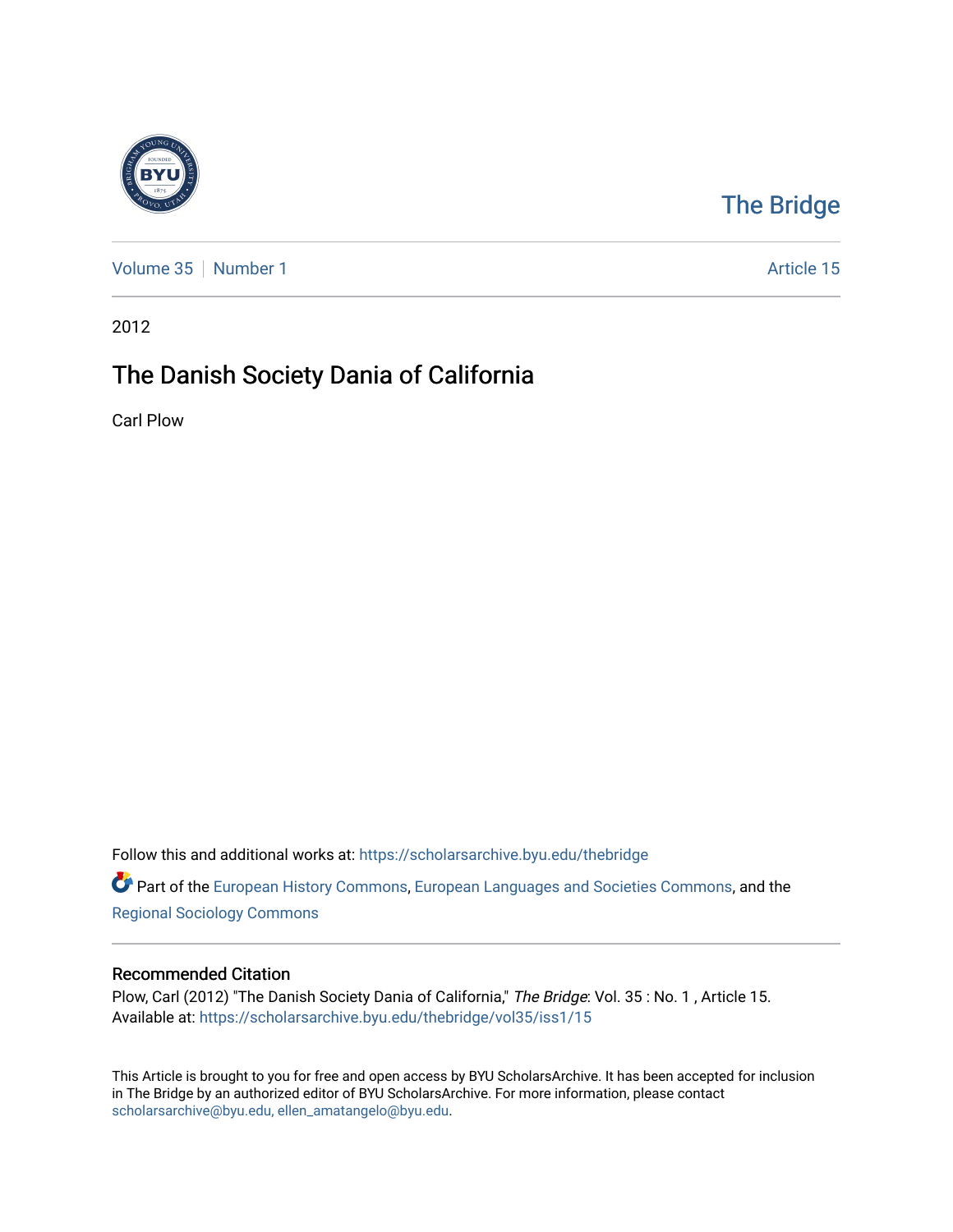## The Danish Society Dania of California by Carl Plow (Translated by Jane J. Kjems)

This society was established December 11<sup>th</sup>, 1879 in Oakland, California.

Its original name was "Den Danske Forening Dania af Oakland og Alameda" (The Danish Society Dania of Oakland and Alameda), and its original purpose was to further the social life among the Danish settlers in these twin cities.

It soon became evident, however, that if the young society were to grow and thrive and keep its membership, it would have to include other and more tenable points on its program, not just entertainment, and thus it was decided to establish a health and burial insurance, and it has been functioning as such until this very day.

A couple of years after the establishment of the Society, an affiliate of it was created on the other side of the bay in the city of San Francisco. This is where several of the original members had moved; simultaneously with this move the first Board of Directors was elected and the name was changed to: "Den Danske Forening Dania af California" (The Danish Society Dania of California).

A Constitution, which should be in effect for the existing and all future divisions, was approved. In this Constitution the young society stated its Mission, which in large measure is identical today to the one back then, namely:

to gather under its standard all Danes settled in the United States, west of the Rocky Mountains; to support members who are ill or in need; to procure work and income for its members; to maintain Danish language and literature and to further the knowledge thereof as well as of Danish art and science; to organize Danish get-togethers, discussions and lectures etc., as well as to support such organizations and movements, which in its estimation might serve the furtherance of the Society's welfare and the cause of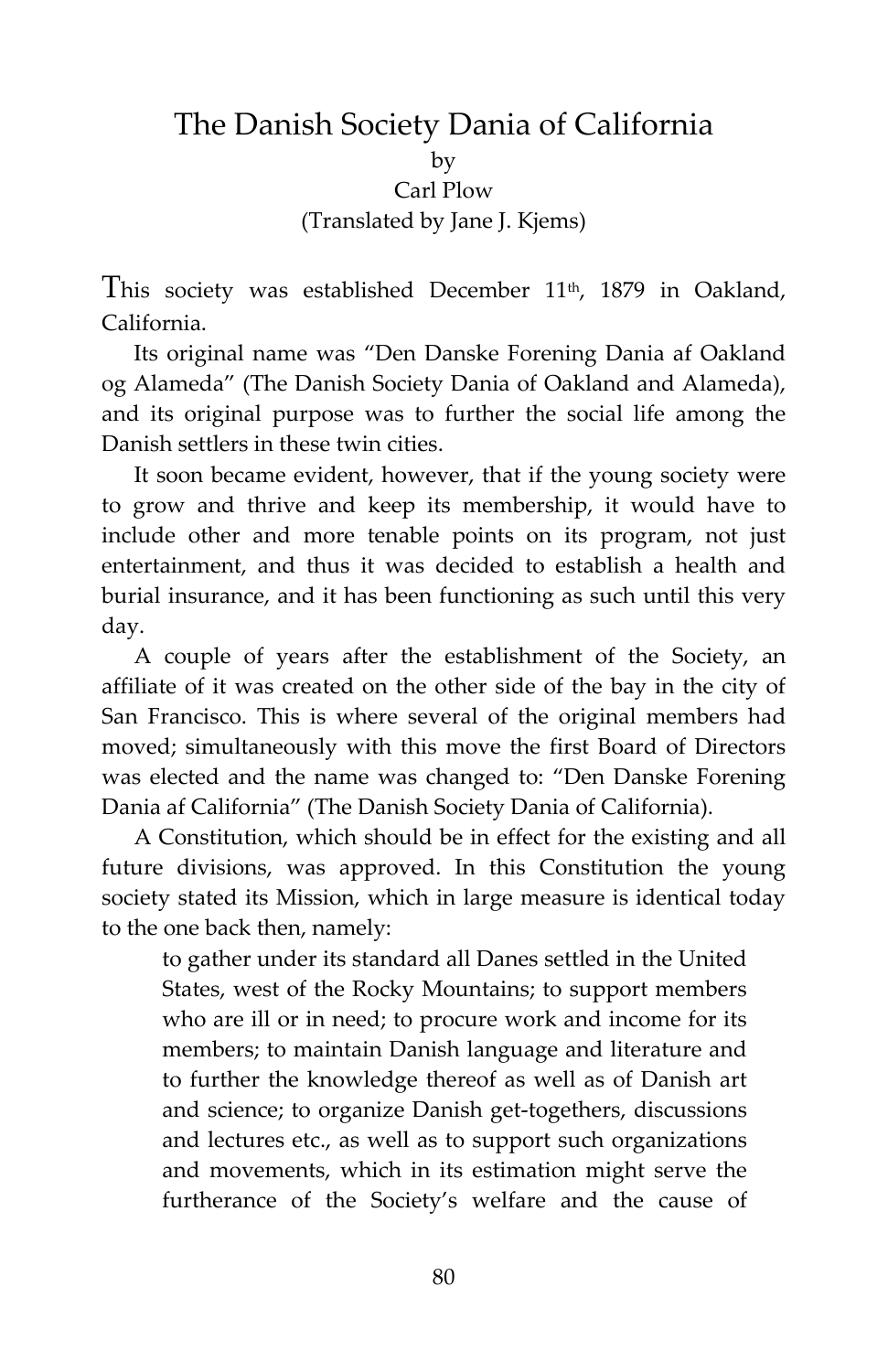Danish civilization in addition to asserting our mother country's name among our fellow citizens.

From a modest start the Society has grown strongly, so that its membership now surpasses 2200 persons, almost all within the borders of a single state. There are 21 lodges in California and 2 in the state of Nevada. For information on each individual lodge please see "Tabulated Directory." Today the Society has a capital amounting to \$102,862.

During the last several years there has been a desire among the various lodges to own their own buildings; three branches already have feet under their own table in modern, up-to-date buildings, and others are considering building. Several branches also have their own self-furnished rooms.

The Society's primary leaders owe their allegiance to the Board of Directors; the board consists of the Top Management and representatives from the different branches; annual conventions are held in the month of April. The Board of Directors is the Society's highest authority, which is authorized to adopt and change rules and regulations for their own as well as for the collected Society's management. The Board has the authority to assess and collect taxes and fees for the implementation of the Society's mission and for its own as well as the collected Society's administration. The Board's leading officers are in charge of the main management of the Society's business during the time between conventions.

The Board of Director's income is divided into three funds:

The Administration Fund.

The Burial Fund.

The Reserve Fund.

The Administration Fund's income consists of the annual main dues; these dues amount to one dollar per member. These dues are forwarded by the individual lodges. This fund pays the salaries to the officers and travel expenses for representatives to the Convention, and whatever else might be included under the administration of the Board of Directors.

Assistance for burials is distributed from the Burial Fund. When an active member of the Society, who is in good standing, passes away, his bereaved family receives the sum of 175 dollars to help with the burial expenses. If the wife of a member in good standing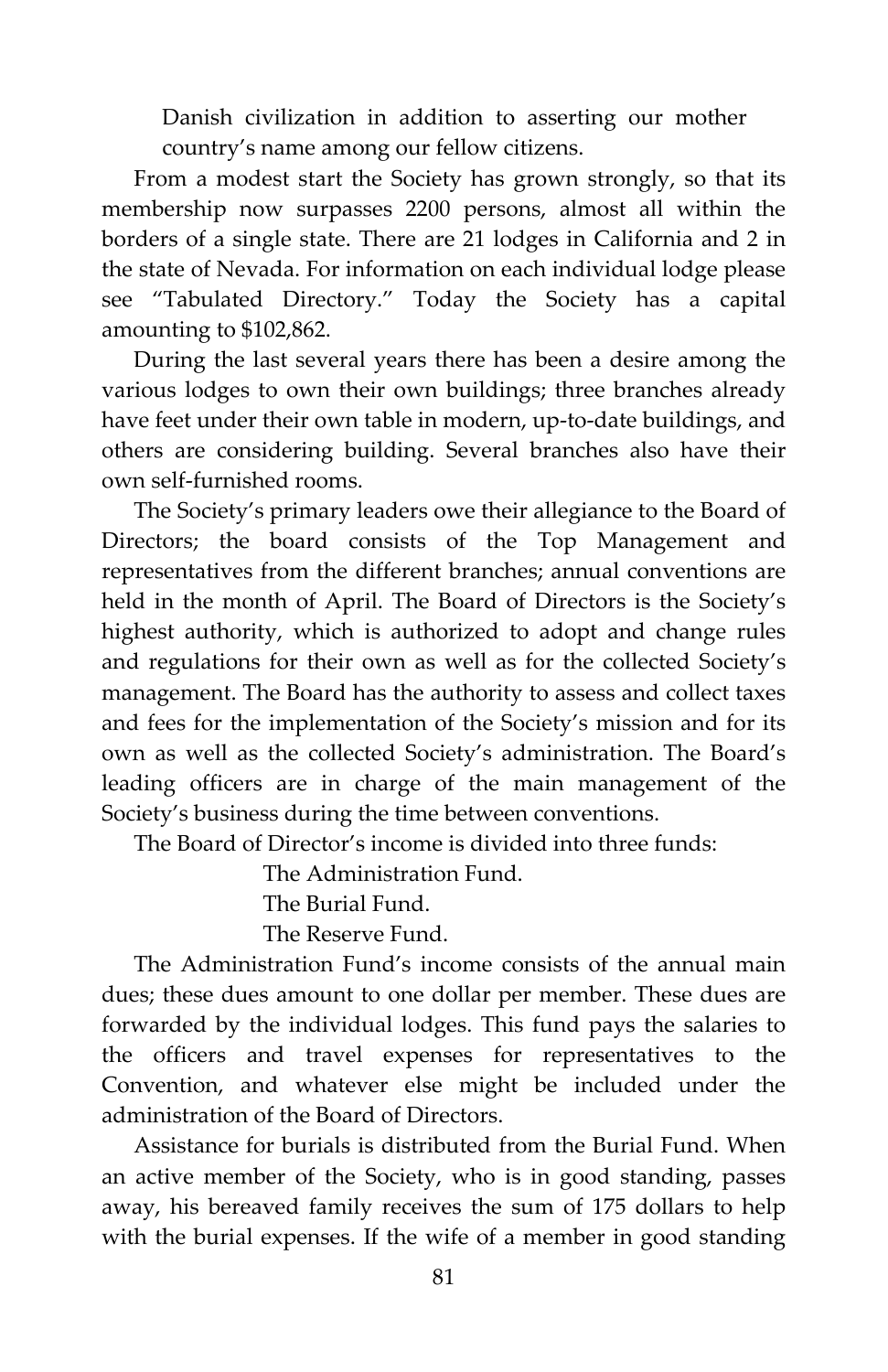passes away, the sum of 50 dollars will be disbursed to help with the burial expenses.

The Burial Fund's income consists of burial contributions, which are collected from all active members through the local branches. A burial contribution amounts to 50 cents. These contributions are collected from two to four times each year, dependent upon the frequency with which deaths are occurring.

The Reserve Fund may only be used in cases, when there are more than six burial contributions within the year.

This fund was started in the year 1902 and has now reached an amount of almost \$3,000, which has never been drawn from. Its income equals 10 percent of each burial contribution plus selfgenerated interest.

As mentioned before, the Board of Directors consists of the officers and the representatives from the different lodges.

Each lodge is entitled to representation on the Board of Directors by one delegate for each 50 members or a fraction of this number. They are elected at the last meeting during the month of December each year.

The Chairman of the Board of Directors is the head of the entire Society; his tenure lasts one year. He must pay a visit to each local lodge at least once during the course of the year. He is authorized to establish new lodges anyplace where a sufficient number of compatriots may express the wish to establish a new lodge.

A lodge may be established when 15 applicants submit a petition to the Board of Directors of the Society. If it is granted, the petitioners must first provide a doctor's certificate stating that they are in good health, upon which they will be accepted as members according to the Society's formal rules and regulations and must sign the Constitution. Following this the members decide upon a name for their Branch, and the Top Management provides them with a number.

The members of a branch are divided into two classes – active and passive members.

Active members are entitled to health and burial assistance and to fill the highest positions in a branch. Passive members are those, who at their admission to membership were over 50 years of age or couldn't provide a favorable doctor's certificate. They may hold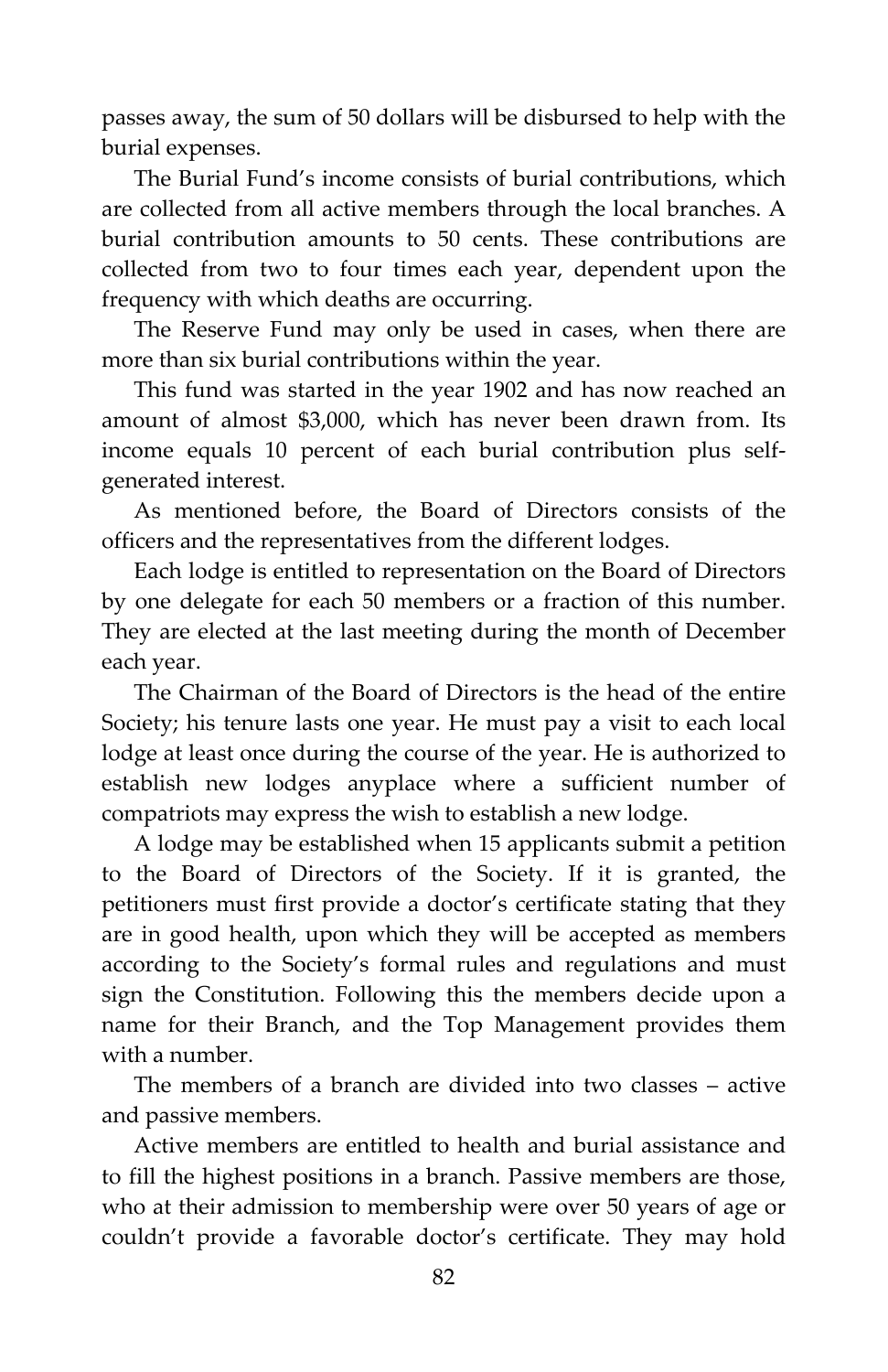minor positions in the branch, but they have no right to receive assistance with health or burial insurance.

The active members' entrance fee varies from 2 ½ dollars to 10 dollars, depending on whatever a branch finds suitable. Passive members pay an entrance fee of 1 dollar when they join and 25 cents each month as a subscription fee. Active members pay 1 dollar each month as a subscription fee.

Each branch has its own bylaws; these must be approved by the Board of Directors' Legal Committee, before they can go into effect. Likewise each branch manages its own health insurance independently of the Board of Directors.

The size of the assistance from the health insurance varies in the various branches from 6 to 10 dollars per week, depending upon what the financial circumstances allow. The health insurance income consists of entrance fees from new members and the monthly subscription fees. When a member fails to pay the subscription fee for three months, he is no longer in good standing and thus not entitled to health insurance assistance. When he doesn't pay for a full year, he'll be dropped from the membership list.

From the aforementioned it may be perceived that the Danish Society Dania of California constitutes a rather significant activity. From a start counting 11 members and 40 dollars in the account it has now grown to a membership of more than 2200 compatriots signed up under its standard; it has for several years disbursed about 10,000 dollars in health insurance and over 2,000 dollars in burial insurance annually. Its sphere of activity has so far been limited to California and Nevada.

Naturally, nobody can assess the dollar and cents value of what it has achieved in the direction of strengthening the interest for everything Danish, and of nurturing the love for language and mother country among compatriots in these two states.

Its annual conventions more and more assume the characteristics of days of national rejoicing where hundreds of Danish men and women rally together. These events, more than anything else, have contributed to strengthening our self-awareness as Danes, without actually preventing our development as Americans.

On Convention days many towns in California are decorated festively in the Danish colors in order to honor the members;